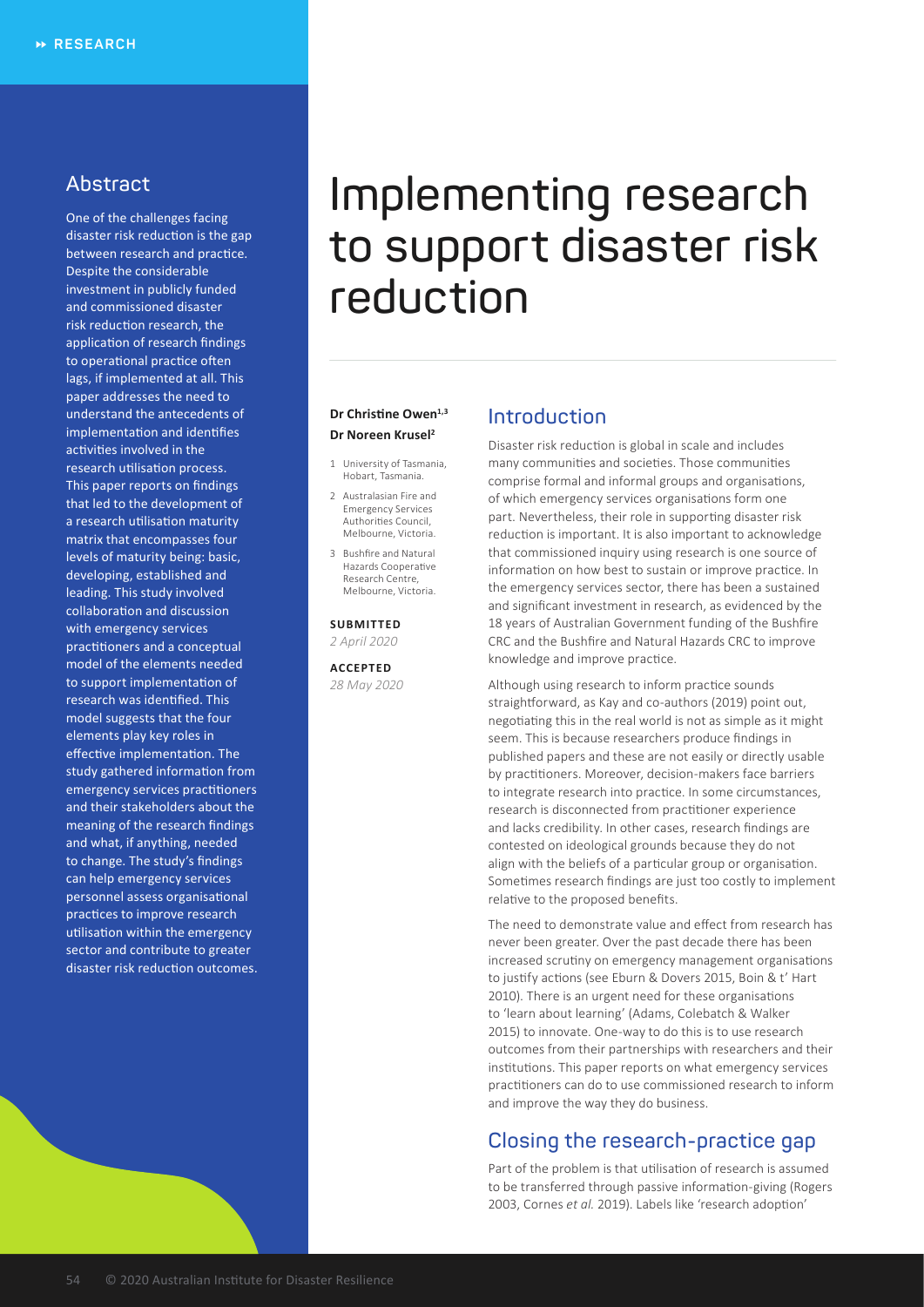and 'research transfer' reinforce this view. The approach, which assumes a linear flow of information, is wanting (Baumbusch *et al.* 2008, Cornes *et al.* 2019, Kay *et al.* 2019, Radin Umar *et al.* 2018). Utilisation from research does not magically flow from research outputs. There is no 'truth' out there. For research to be relevant it needs to connect to real-world problems and add value to practitioner and end-user experiences. When there are good links between research and practice, it enables:

- · co-creation of new knowledge (Brown *et al.* 2019)
- increased support of resilience (Doyle *et al.* 2015)
- better understandings of resilience and enhanced capability (Brown *et al.* 2019, Vahanvati 2020)
- improved emergency response and management capability (Brooks *et al.* 2019)
- improved ways to review and evaluate programs (Spiekermann *et al.* 2015; Taylor, Ryan & Johnston 2020).

Utilising research in emergency services organisations is a social process; one that is supported or resisted by collective beliefs that are held by communities, organisations and societies. Utilising research requires understanding of the conclusions, the context, assessing and evaluating meaning and implications and whether or not a change in practice is worthy or desirable. Any change must be connected to organisational business and strategy.

Standing and colleagues (2016) claim that adopting new practices may be enacted by individuals and teams but must be supported by organisational processes. This includes having resources and organisational structures (e.g. governance, policies) that allow changes based on research to be implemented. Standing and colleagues (2016) also suggest that a new research agenda needs to focus on the antecedents of implementation and the different stages involved in the research utilisation process.

This paper addresses the research question: What are the organisational conditions that facilitate successful implementation of research findings commissioned by emergency services organisations and what are the implications for research commissioned to support disaster risk reduction?

## **Survey**

The survey used for this study is part of a longitudinal study conducted by University of Tasmania on behalf of the Bushfire and Natural Hazards Cooperative Research Centre (BNHCRC) and the Australasian Fire and Emergency Services Authorities Council (AFAC) every two years since 2010. The survey is used to consult with the emergency services sector on research utilisation. Results inform future directions in policy for AFAC and the BNHCRC. The survey includes qualitative free-text questions and quantitative items.

# **Method**

This study involved developing a research utilisation maturity matrix based on most recent survey responses. This was followed by consultative work that was conducted over a 12-month

period. This work led to a trial of a self-assessment diagnostic tool used by emergency services practitioners to reflect on how they use research. Drawing on findings from existing research, a conceptual framework is proposed that describes the important processes in utilising research. Case studies were used to explain the model and the role the maturity matrix plays in understanding the different stages in research utilisation maturity. Ethics approval was provided by the University of Tasmania Social Sciences Research Ethics Committee; HHREC H0010741.

Survey questions sought answers on the perceived effectiveness of research adoption within emergency services organisations and assessed and evaluated the effects on agency practice. This included implementing changes, monitoring processes to track changes and communicating outcomes of changes made as a result of research. The survey also compiled participant perceptions of their agency as a 'learning organisation'. A learning organisation is defined as one where personnel were able to learn from the experience of members of the organisation or emergency services community through processes of reflection, sense-making and action. This develops new ways of acting that can lead to an increased capacity to act differently in the environment through changes in practice (adapted from Kolb 2014). In addition, a number of survey questions were adapted from research investigating barriers to research utilisation (Funk 1999). The results of these aspects of the survey are reported elsewhere (Owen 2018; Owen, Bethune & Krusel 2018).

In 2016 and again in the 2018 surveys, a free-text question sought information on whether participants were aware of how their agency kept up to date with research. If the participant answered 'yes' they were asked to provide details. In the 2016 survey, themes from that question were discussed with practitioners involved with the AFAC Knowledge, Innovation and Research Utilisation Network (KIRUN). Based on those discussions, a set of descriptors was used to develop a research utilisation maturity matrix (see Table 1).

For the 2018 survey, and based on collaboration with KIRUN members, these descriptors used in 2016 were included and survey respondents were asked to rate their level of agreement with the statement as something they experienced within their agency (see Table 1). This paper explores those responses.

## **Procedure**

Emergency services organisations across Australian states and territories were identified to take part in the study. An email was sent to heads of each organisation (e.g. commissioner, chief fire officer) inviting their participation and cooperation. The email invitation requested organisations to ensure a survey sample included staff in:

- senior management roles (e.g. communications, training and development, operational community safety, knowledge management, innovation and research)
- middle management roles (e.g. district managers)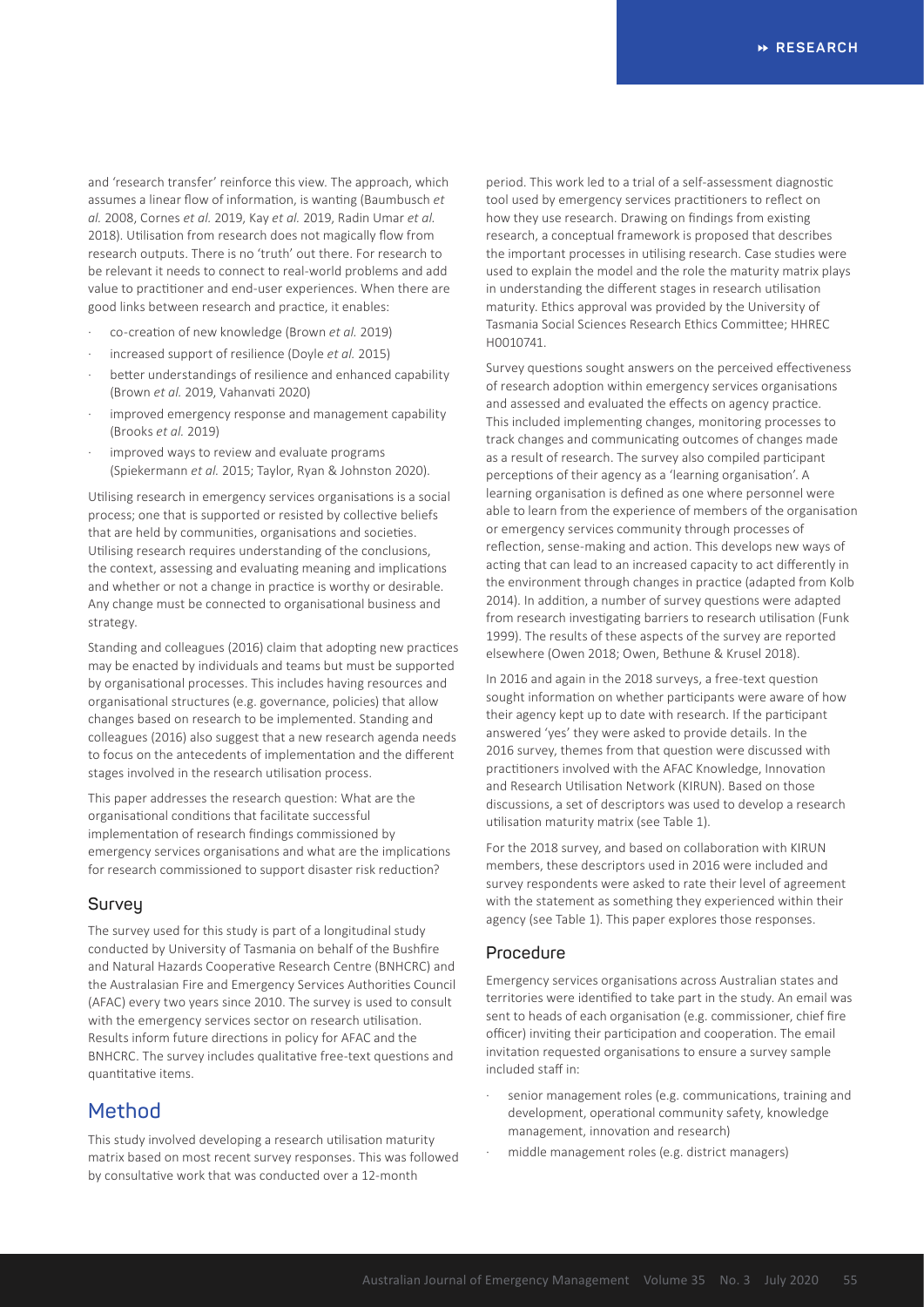Table 1: Research utilisation maturity codes and survey responses examples from surverys in 2016 and 2018.

| <b>Level</b>                                      | <b>Description</b>                                                                                                                                                                                                   | <b>Examples in data</b>                                                                                                                                                                                                                                                                                                                                                                                  |  |
|---------------------------------------------------|----------------------------------------------------------------------------------------------------------------------------------------------------------------------------------------------------------------------|----------------------------------------------------------------------------------------------------------------------------------------------------------------------------------------------------------------------------------------------------------------------------------------------------------------------------------------------------------------------------------------------------------|--|
| $1 = Basic$<br>$2016 n = 46$<br>$2018 n=29$       | There are pockets of research utilisation, however,<br>these are not systematically organised. Attempts to<br>keep up to date with research depend on efforts by<br>individuals.                                     | Undefined, not clearly communicated within communications.<br>Nil business unit assigned to research and development.<br>the onus for keeping up to date is largely upon individuals<br>maintaining an interest or subscribing to emails.                                                                                                                                                                |  |
| $2 = Developing$<br>$2016 n = 46$<br>2018 n=70    | Some systems and processes are documented that<br>enables research to be disseminated. There is little or<br>no evidence of analysis or effects assessment.                                                          | We have two people that email CRC updates to staff.<br>Lots of material is distributed via our portal and email to keep<br>staff and volunteers informed.                                                                                                                                                                                                                                                |  |
| $3 =$ Established<br>$2016 n = 44$<br>$2018 n=22$ | There are systematic processes in place for reviewing<br>research (e.g. dissemination and review either<br>through job responsibilities or an internal research<br>committee).                                       | developed a research committee.<br>SMEs appointed as capability custodians to ensure up-to-date<br>best practice.                                                                                                                                                                                                                                                                                        |  |
| $4 =$ Leading<br>$2016 n=32$<br>2018 n=10         | There is evidence of using research proactively.<br>Operational and strategic decisions are informed by<br>research using formal research utilisation processes.<br>The processes and systems are widely understood. | a process of ensuring results are read by key specialist staff<br>involved in program design and delivery, are interpreted and<br>analysed for their implications and relevance and then used<br>to inform decision-making and strategy through numerous<br>internal fora.<br>Alignment of evidence-based decision-making in the planning<br>phases of annual planning and the development of indicators |  |
|                                                   |                                                                                                                                                                                                                      | around causal factors that inform emergent risk.                                                                                                                                                                                                                                                                                                                                                         |  |

operational and frontline service positions (e.g. volunteers, field operations personnel, community education officers and training instructors).

The introductory email included a link to the survey on the Survey Monkey platform. The email explained that the purpose of the sampling method was important to target personnel who:

- had an understanding of the strategic planning of the agency
- had some awareness and involvement in research activities
- had responsibility for implementing any changes based on research evidence.

Heads of agencies were requested to distribute the survey to 5–15 people in the survey target audiences depending on the size of the organisation. For example, 5 people for small-sized organisations (<1000 personnel), 5–10 people for medium-sized organisations (1000–5000 personnel) and 10–15 people for large organisations (>5000 personnel). Mailboxes were set up for 47 responding organisations. Mailboxes were monitored and reminders were sent until the response threshold was reached or three reminders had been sent.

## **Participants**

A total of 190 participants from 29 organisations across all states and territories completed the 2018 survey. Table 2 shows the demographic details of respondents. To compile the demographic data, a free-text question was 'What is your role?' Answers from 122 responses were coded. The median number of years' experience participants had in emergency services was 19 years and the median years of participant experience in an organisation or agency was 12 years.

Table 3 shows the organisational types represented in the survey.

# **Results**

Of the 190 total responses, 142 participants provided comments to a question about strategies their organisation had in place to keep up to date with latest research. Answers were coded to four levels of research utilisation maturity as developed in 2016. What is interesting is that participants who provided comments coded at higher levels of research utilisation maturity also reported higher levels of organisational learning and greater agility in overcoming barriers to implementing changes. This was evident in both the 2016 and the 2018 surveys (see Owen, Bethune & Krusel 2018).

Collaboration with the KIRUN led to developing descriptors of research utilisation maturity. Table 4 is a summary of the descriptors for each of the levels of research utilisation maturity presented in Table 1. Descriptors relate to four elements identified as important to support successful implementation of research where a need for change was indicated. The four areas are:

- people and culture
- communities-of-practice
- support systems of governance
- resourcing.

Analysis of the data from the 2018 survey showed that when maturity to use research is low, based on the coded comments, use of research outputs was limited (e.g. products or outcomes 'sit on the shelf'). They can also be implemented in a fragmented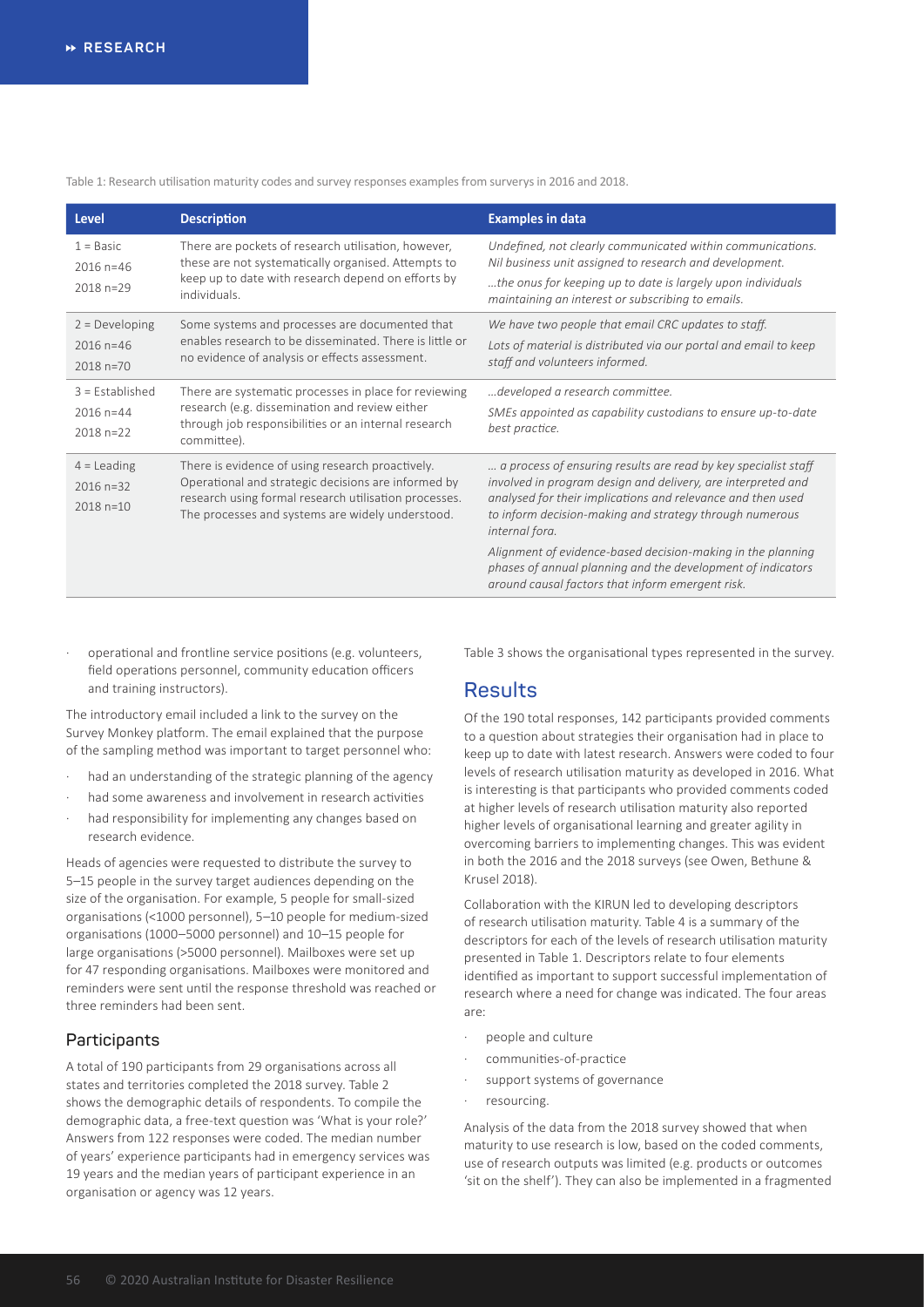Table 2: Characteristics of participants in the survey sample.

| Participants by role type                              | <b>Number</b> | Percentage |
|--------------------------------------------------------|---------------|------------|
| Senior management (e.g. directors)                     | 11            | 6          |
| Middle management (e.g. district managers)             | 70            | 37         |
| Frontline responsibilities (e.g. training instructors) | 41            | 22         |
| Answers not codifiable (e.g. 'fire', 'operations')     | 38            | 20         |
| Not answered                                           | 20            | 15         |
| Total                                                  | 190           | 100        |

Table 3: Characteristics of organisations represented in the survey sample.

| Participants by organisation type                                          | <b>Number</b> | Percentage |
|----------------------------------------------------------------------------|---------------|------------|
| Urban fire services                                                        | 15            | 8          |
| Rural fire services                                                        | 46            | 24         |
| Land management                                                            | 37            | 20         |
| State Emergency Services (fire and storm)                                  | 23            | 12         |
| Multiple-hazard agencies (e.g. departments of fire and emergency services) | 55            | 29         |
| Specialist agencies (e.g. water utilities, specialist sciences)            | 14            |            |

way if tied to one-off projects. When organisational maturity to use research is high, research outputs were discussed and adapted, used in multiple applications and connected to organisational or operational practice.

# **A conceptual model to implement research findings**

Figure 1 is a model to conceptualise how these elements may work together to support research utilisation that leads to changes in practice to support disaster risk reduction.

Governance structures and resources authorise and support conversations within communities-of-practice so they can adapt and transform findings in ways to fit context. This becomes effective implementation.

## **Conversations**

In the 2018 survey, there were items that highlighted the importance of discussions as enablers of research utilisation. Table 5 shows these items and reports their internal consistency reliability estimates using Cronbach alpha scores (all above the industry standard of 0.7). Table 6 shows the correlation of these items when combined as subscales.

Theoretically, while discussions might be the start of a process, not all discussions will succeed in implementation or utilisation of research, even if the research findings have merit. In conceptualising change in a workplace context, Radin Umar and colleagues (2018) claimed that successful change is dependent on the kind of discussions that occur. They suggest there are qualitative differences depending on whether discussions rely on Type 1 or Type 2 thinking (Kahneman 2011). Type 1 thinking is speedy and automatic, unquestioned and abstract. Type 2 thinking is slow and effortful. While reference to Kahneman (2011) may seem puzzling, the point is that emergency services practitioners are more likely to engage in quick and reactive thinking and dismiss an idea as irrelevant to them, leaving their assumptions and biases untested. The ways in which reactive thinking impedes learning has been demonstrated (Owen *et al.* 2018). If Type 1 thinking is occurring in discussions, they are likely subject to cognitive bias when individuals select information that reinforces their existing beliefs, leaving their previous assumptions unexamined.

In research examining the challenges of emergency services organisations working with communities, Cornes and colleagues (2019) found that information-giving based on a knowledgedeficit model pervaded the assumptions of practitioners about what is needed for community resilience. This finding is an example of a 'basic' level of maturity (see Table 1) when it comes to applying research.

Cornes and co-authors (2019) proposed that emergency services personnel need to better understand human rationality and why people think the way they do. This would assist in moving to a higher level of research utilisation maturity. In doing so, facilitators of discussions can assist if they create the conditions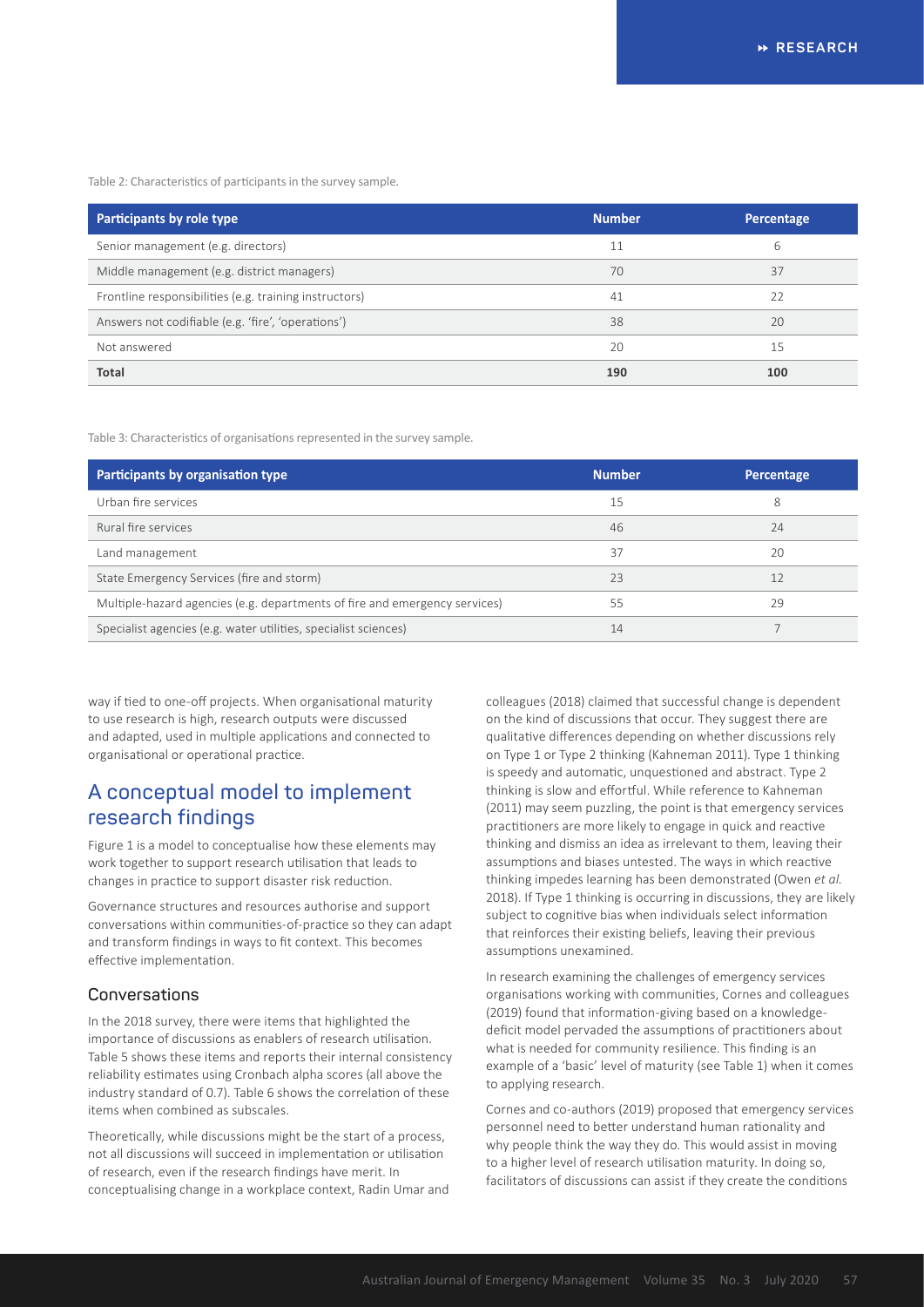Table 4: Indicators of maturity in research utilisation to support evidence-informed practice.

|                                                                                                          | Maturity Level: collective capability in utilising research for implementation                                                                                                                                                                     |                                                                                                                                                                                                                                                                |                                                                                                                                                                                                                                                                                                                                    |                                                                                                                                                                                                                                                             |  |
|----------------------------------------------------------------------------------------------------------|----------------------------------------------------------------------------------------------------------------------------------------------------------------------------------------------------------------------------------------------------|----------------------------------------------------------------------------------------------------------------------------------------------------------------------------------------------------------------------------------------------------------------|------------------------------------------------------------------------------------------------------------------------------------------------------------------------------------------------------------------------------------------------------------------------------------------------------------------------------------|-------------------------------------------------------------------------------------------------------------------------------------------------------------------------------------------------------------------------------------------------------------|--|
| <b>Element</b>                                                                                           | $1 = Basic$                                                                                                                                                                                                                                        | $2 = Developing$                                                                                                                                                                                                                                               | $3 =$ Established                                                                                                                                                                                                                                                                                                                  | $4 =$ Leading                                                                                                                                                                                                                                               |  |
| People and culture                                                                                       | Individuals bring prior<br>skills and find their<br>own professional<br>development.<br>Small pockets of<br>research utilisation<br>value are contested.<br>Limited sharing<br>of knowledge and<br>assumptions remain<br>untested.                 | Research utilisation is<br>formally acknowledged<br>but is limited.<br>Limited organisational<br>understanding or<br>support for using<br>research or its<br>implications for practice.                                                                        | Inquiry related practices<br>embedded in all or many<br>job roles.<br>A learning culture<br>supports testing existing<br>ways of working.<br>Value of research<br>utilisation is widely<br>acknowledged but<br>limited to 'safe'<br>questions.                                                                                     | Open knowledge<br>sharing and evidence<br>used to improve, adopt,<br>anticipate and question<br>existing understanding<br>and practice.                                                                                                                     |  |
| Communities-of-<br>practice (communication<br>and engagement)                                            | Occurs through<br>individuals who use<br>their own resources and<br>networks.                                                                                                                                                                      | Some end users<br>are engaged but<br>activity is not linked<br>to organisational<br>processes.<br>Communications are<br>one-way.                                                                                                                               | Active and widespread<br>engagement.                                                                                                                                                                                                                                                                                               | Proactive integration<br>of research insights<br>into multiple aspects of<br>activity.                                                                                                                                                                      |  |
| Support systems<br>(resources)                                                                           | Limited to individuals<br>and their influence<br>within the organisation.                                                                                                                                                                          | A research policy or<br>unit exists but is not<br>connected to core<br>business.                                                                                                                                                                               | Technical systems in<br>place to monitor, review<br>and evaluate.                                                                                                                                                                                                                                                                  | Support systems are<br>resourced as part of<br>core business.                                                                                                                                                                                               |  |
| Governance (policies,<br>procedures, doctrine<br>PPD structures and<br>monitoring)                       | PPD locally organised.<br>Research utilisation<br>is undertaken by<br>individuals as an add-on.<br>Research utilisation is<br>not part of core job.<br>No systematic quality<br>assurance, monitoring<br>and reporting on<br>research utilisation. | PPD exists but with<br>limited connection to<br>core business.<br>Reactive structures are<br>put in place when a<br>problem emerges.<br>Project-based<br>governance.<br>Some processes<br>exist but are largely<br>spasmodic and<br>unconnected.               | PPD codified, clearly<br>visible and accessible.<br>Research utilisation is<br>strategic, planned and<br>systematic.<br>Research utilisation is<br>monitored and reporting<br>is reasonably established<br>within governance<br>structures.                                                                                        | PPD embedded with<br>loops to core business.<br>Structures support risk<br>taking and innovation.<br>Research utilisation is<br>monitored and reporting<br>is well established.<br>Governance allows<br>for 'safe fails' and<br>transformational<br>change. |  |
| Implementation of<br>research findings<br>and research output<br>products (e.g. tools,<br>aides-memoire) | Research products<br>sit on the shelf. Some<br>individuals 'know' and<br>use the products but<br>information disappears<br>when people leave.                                                                                                      | Products are one-off<br>and tied to a specific<br>project.<br>Experience of use is<br>often short-lived and<br>organisational memory<br>of utilisation is partial.<br>Utilisation is not<br>sustained (i.e. does not<br>get built into business-<br>as-usual). | Products are user-<br>friendly, fit-for-purpose,<br>easily accessible, widely<br>known and actively<br>incorporated into<br>business-as-usual.<br>Products are widely<br>disseminated and<br>resourced and may<br>have a cost-benefit<br>assessment (link to<br>systems).<br>Products are likely used<br>in multiple applications. | There is active testing<br>and prototyping of<br>products emerging from<br>research outputs.<br>Widespread knowledge<br>and use of products.<br>Products may be tested<br>and transformed and<br>there is application<br>beyond the organisation.           |  |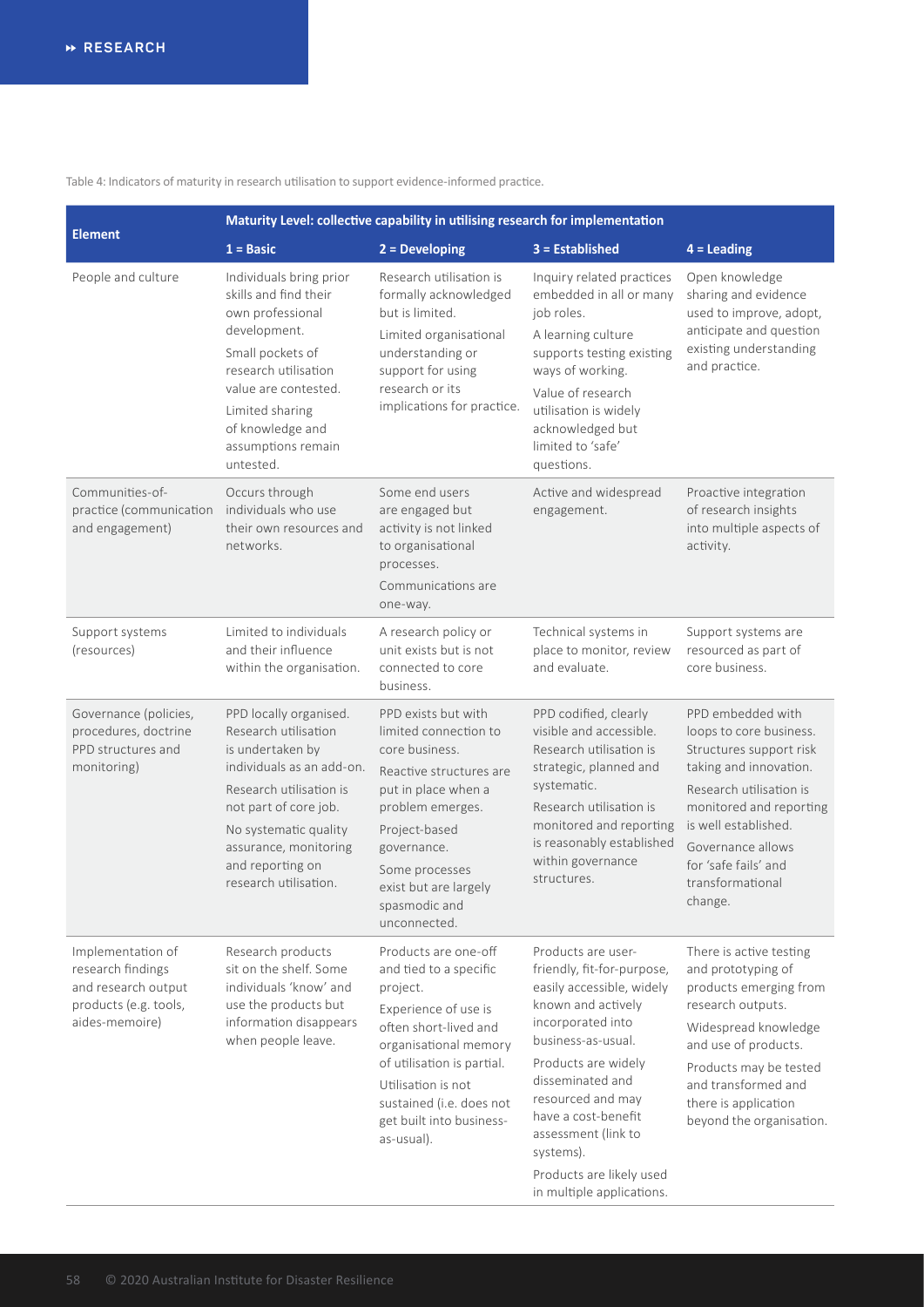

Figure 1: Conceptual model of implementing change from research knowledge.

for Type 2 thinking (Kahneman 2011). This requires a slowing down of default thinking processes to one that is deliberate, effortful, logical and conscious. Radin Umar and colleagues (2018) suggest this may assist practitioner perceptions and attitudes and, ultimately, the acceptance and adoption of new ideas. This can be modified during the sense-making iteration process.

If discussions support slow thinking to cycle through iterations of processing information and meaning-making, practitioners are more likely to arrive at a deliberate conclusion rather than a default, reactive approach, which has been identified as impeding practitioner learning (Owen *et al.* 2018). In addition, face-to-face discussions provide a richer environment where participants can detect body language or other visual cues and use this to process meaning or disagreement. It is also important that facilitators of discussions about research findings be mindful of who is part of the conversation and who is not. Inequality and aspects of power need consideration if discussions are inclusive. These conversations are more likely to empower communitiesof-practice through greater awareness of collective efficacy.

## **Empowered communities-of-practice**

Taylor, Ryan and Johnson (2020) examined how community engagement can be evaluated. They noted that 'conversations with members of the public were valuable tools to determine the overall success of community engagement programs' (p.49). The authors concluded that a community-of-practice approach enhances community engagement evaluation. This is consistent with findings in this study where a number of items indicated high agreement with indicators of enabled communities-ofpractice (Table 5) were associated with higher indicators of research implementation (Table 6).

Drawing on learning theory (Argyris & Schon 1974), communitiesof-practice are empowered when they are able to move through three stages of learning to reflect on their practice and how new knowledge may be applicable. Argryis & Schon (1974) identified three levels of learning. Third-order learning occurs when stakeholders critically reflect on their learning and generate new modes of acting.

## **Governance and resources**

The capability to mobilise resources and orchestrate actions is an important determinant of effective implementation (Weiner 2009). Research undertaken to develop the research utilisation assessment tool found associations between how survey respondents reported their agreement with indicators of governance and resourcing (see Tables 5 and 6).

Conceptually, governance and resources are determinants of implementation in that they authorise and make visible the work that is undertaken. When there are governance processes in place, activities associated with research utilisation are codified, linked to the business and monitored. Without these processes, research utilisation relies on passionate individuals whose actions are lost from corporate memory once those individuals leave. Implementation does not rely solely on whether these organisational systems are present. When collective efficacy is weak, then implementation, regardless of governance processes or resources available, is likely to be resisted. If implementation of changes arising from research findings is enacted it is likely to demonstrate compliance rather than commitment. When commitment and collective efficacy is high, resources will be used skilfully and efforts may exceed those listed in job functions.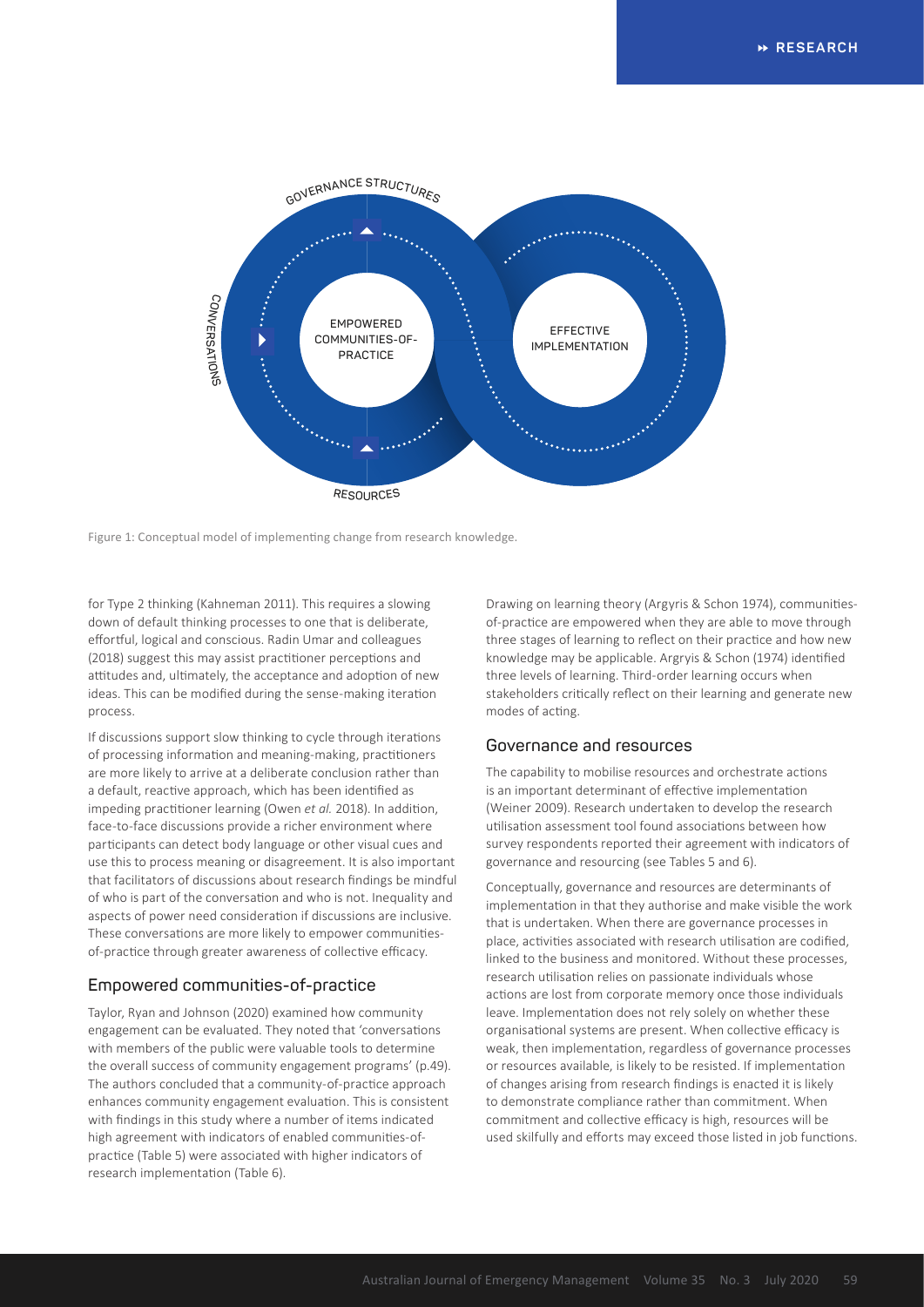Table 5: Survey indicators used to develop the conceptual model of research implementation.

| <b>Indicators</b>                | Items included in the survey                                                                                         |  |  |  |
|----------------------------------|----------------------------------------------------------------------------------------------------------------------|--|--|--|
| Conversations (n=4,<br>$a=0.851$ | There are frequent discussions of the implications of research knowledge.                                            |  |  |  |
|                                  | Conversations about evidence-based practice informs decision-making.                                                 |  |  |  |
|                                  | The organisation culture values research and its use.                                                                |  |  |  |
|                                  | There is active and widespread engagement in utilisation and learning activities.                                    |  |  |  |
| Communities-of-practice          | People transform research products to suit multiple applications.                                                    |  |  |  |
| $(n=4, a=0.863)$                 | Testing research findings includes processes that trial new practices and allows for 'safe fails'.                   |  |  |  |
|                                  | There is active participation in testing and prototyping research products to make them suitable for the<br>context. |  |  |  |
|                                  | Research is about solving problems and 'problem seeking' to proactively explore and develop solutions.               |  |  |  |
| Governance (n=3, a=0.809)        | Responsibility for using research is formally embedded in job roles.                                                 |  |  |  |
|                                  | There are structures (e.g. research committees) that review and monitor research utilisation.                        |  |  |  |
|                                  | Reporting processes are well established.                                                                            |  |  |  |
| Resources (n=3, a=0.879)         | Resources are available to drive change based on research and to make changes part of core business.                 |  |  |  |
|                                  | There are resources available to implement changes needed to use research based on findings.                         |  |  |  |
|                                  | Resources are in place for individuals to participate in professional development events.                            |  |  |  |
| Implementation (n=4,             | Research products are incorporated into business-as-usual.                                                           |  |  |  |
| $a=0.853$                        | Research products are embedded into training, guidelines or doctrine.                                                |  |  |  |
|                                  | The agency is able to implement changes that may be needed.                                                          |  |  |  |
|                                  | The agency is able to assess and evaluate the impact on practice of the research.                                    |  |  |  |

Table 6: Correlations between items included in Table 5 as subscales.

| Pearson<br>correlations     | <b>Conversations</b><br>$(n=116)$ | <b>Communities-of-</b><br>practice (n=96) | Governance (n=96) | Resources (n=103) | Implementation<br>$(n=100)$ |
|-----------------------------|-----------------------------------|-------------------------------------------|-------------------|-------------------|-----------------------------|
| Conversations               |                                   | $0.749**$                                 | $0.660**$         | $0.786**$         | $0.631**$                   |
| Communities-of-<br>practice |                                   |                                           | $0.632**$         | $0.693**$         | $0.607**$                   |
| Governance                  |                                   |                                           | 1                 | $0.590**$         | $0.524**$                   |
| Resources                   |                                   |                                           |                   | $\overline{ }$    | $0.691**$                   |
| Implementation              |                                   |                                           |                   |                   |                             |

\*\* Correlation is significant at the 0.01 level (2-tailed).

# **Conclusions and limitations**

This paper discussed previous empirical work as well as coconstruction work with the KIRUN to develop a research utilisation maturity matrix. A self-assessment tool, based on the matrix, allows practitioners to diagnose the stage of their organisation in terms of organisational capacity to utilise research. To address research questions, a conceptual model was proposed to illustrate how organisational elements work together to accelerate implementation of research outputs. While there are gaps between research and practice, closing gaps that support disaster risk reduction is more urgent. Figure

 $\frac{1}{2}$  suggests that a critical and often overlooked component of research implementation is the collective beliefs of end users. For this study, the focus was on the perceptions of emergency services practitioners and the findings of research relevant to them. Figure 1 suggests that enabling critically reflective discussions that unpack collective beliefs and test assumptions is an important step in implementing research. This may provide insights for changes in emergency services practice.

The findings here provide ways that emergency services personnel can assess their organisation's practices related to research utilisation. They can also use the maturity matrix to